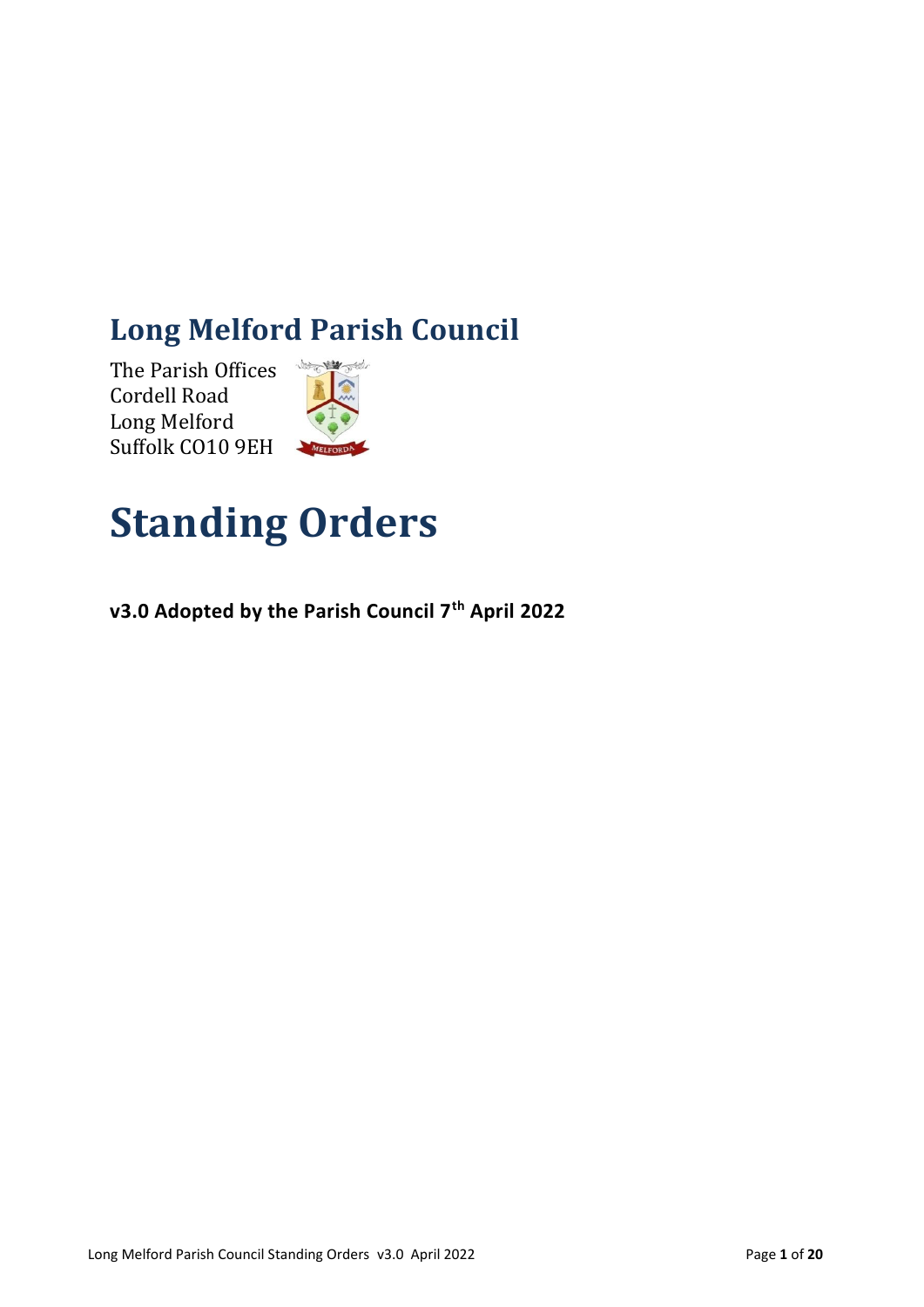# **Long Melford Parish Council STANDING ORDERS**



# **Contents**

<span id="page-1-0"></span>

|     | <b>SECTION</b>                                                                      |    |
|-----|-------------------------------------------------------------------------------------|----|
|     | Introduction                                                                        | 3  |
| 1.  | Rules of debate at meetings                                                         | 4  |
| 2.  | Disorderly conduct at meetings                                                      | 5  |
| 3.  | Meetings generally                                                                  | 5  |
| 4.  | <b>Committees and Working Groups</b>                                                | 7  |
| 5.  | <b>Ordinary Council meetings</b>                                                    | 9  |
| 6.  | Extraordinary meetings of the Council and Committees                                | 11 |
| 7.  | Previous resolutions                                                                | 11 |
| 8.  | Voting on appointments                                                              | 11 |
| 9.  | Motions for a meeting that require written notice to be given to the proper officer | 11 |
| 10. | Motions at a meeting that do not require written notice                             | 12 |
| 11. | Management of information                                                           | 13 |
| 12. | Draft minutes                                                                       | 13 |
| 13. | Code of conduct and dispensations                                                   | 14 |
| 14. | Code of conduct complaints                                                          | 14 |
| 15. | Proper officer                                                                      | 15 |
| 16. | Responsible Financial Officer                                                       | 16 |
| 17. | Accounts and accounting statements                                                  | 16 |
| 18. | Financial controls and procurement                                                  | 17 |
| 19. | Handling staff matters                                                              | 18 |
| 20. | Responsibilities to provide information                                             | 19 |
| 21. | Responsibilities under data protection legislation                                  | 19 |
| 22. | Relations with the press/media                                                      | 19 |
| 23. | Execution and sealing of legal deeds                                                | 20 |
| 24. | Communicating with district and county or unitary councillors                       | 20 |
| 25. | Restrictions on councillor activities                                               | 20 |
| 26. | <b>Standing Orders generally</b>                                                    | 20 |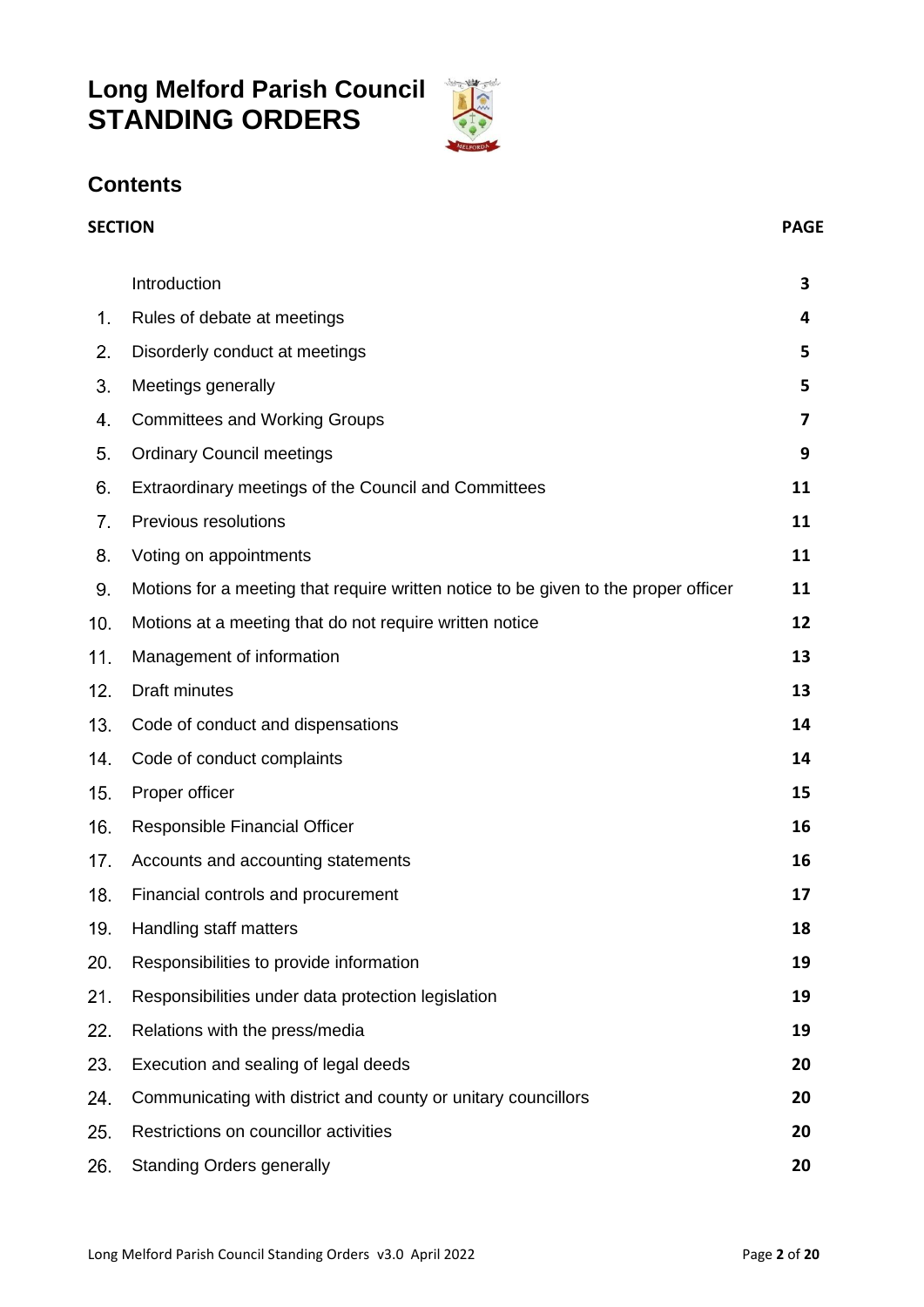# **Introduction**

Long Melford Parish Council's Standing Orders are based upon the **National Association of Local Council (NALC) Model Standing Orders 2018 for England**, as amended. NALC's has stated that, in its view, its model standing orders will generally be suitable for most councils.

### **How to use the Standing Orders**

Standing Orders are the written rules of a local council and are also essential to regulate the proceedings of a council meeting. A council may also use Standing Orders to confirm or refer to various internal organisational and administrative arrangements. The Standing Orders of a council are not the same as its policies, but may refer to them.

Local councils operate within a wide statutory framework. These Standing Orders incorporate and reference many statutory requirements to which councils are subject. It is not possible for the Standing Orders to contain or reference all of the statutory or legal requirements which apply to local councils, however. For example, it is not practical for Standing Orders to document all obligations under data protection legislation. The statutory requirements to which a council is subject still apply whether or not they are incorporated in its Standing Orders.

The Standing Orders do not include detailed financial regulations. Financial regulations are standing orders to regulate and control the financial affairs and accounting procedures of a local council. The financial regulations, as opposed to the Standing Orders, include most of the requirements relevant to the council's Responsible Financial Officer.

### **Drafting notes**

Standing Orders that are in **bold type** contain legal and statutory requirements. Standing Orders in standard type are designed to help the Council operate effectively. While binding upon the Council, they do not contain statutory requirements so have been adopted to suit the Council's needs.

### **Definitions**

The following terms shall apply to these Standing Orders.

- "**Council**" refers to the Full Parish Council as constituted under the Local Government Act 1894 and functioning as determined by a quorate majority of its councillors.
- "**Councillor**" refers to a person serving as a member of the Council by being elected to it by the electors of the parish, or by being co-opted to it by the Council.
- "**Committee**" refers to a sub-set of the Council which reports directly to the Council, created to exercise some of the Council's public functions on its behalf.
- "**Working Group**" refers to a sub-set of the Council which reports either to the Council or a Committee, created to support its parent body to make well-informed decisions by gathering information and helping to expand the scope of the knowledge and expertise available to it. A Working Group acts in an advisory capacity only and cannot exercise any Council or Committee public functions.



Document based on the NALC Model Standing Orders 2018 for England as amended in 2020 and 2021.

Copyright © NALC 2021 for the model standing orders on which this document is based.

Copyright © Long Melford Parish Council 2022 for this document, produced in accordance with the NALC general permission that councils in membership of NALC may edit and use the model standing orders for their governance purposes.

All rights are reserved. No part of this publication may be reproduced or used for commercial purposes without the written permission of NALC and Long Melford Parish Council.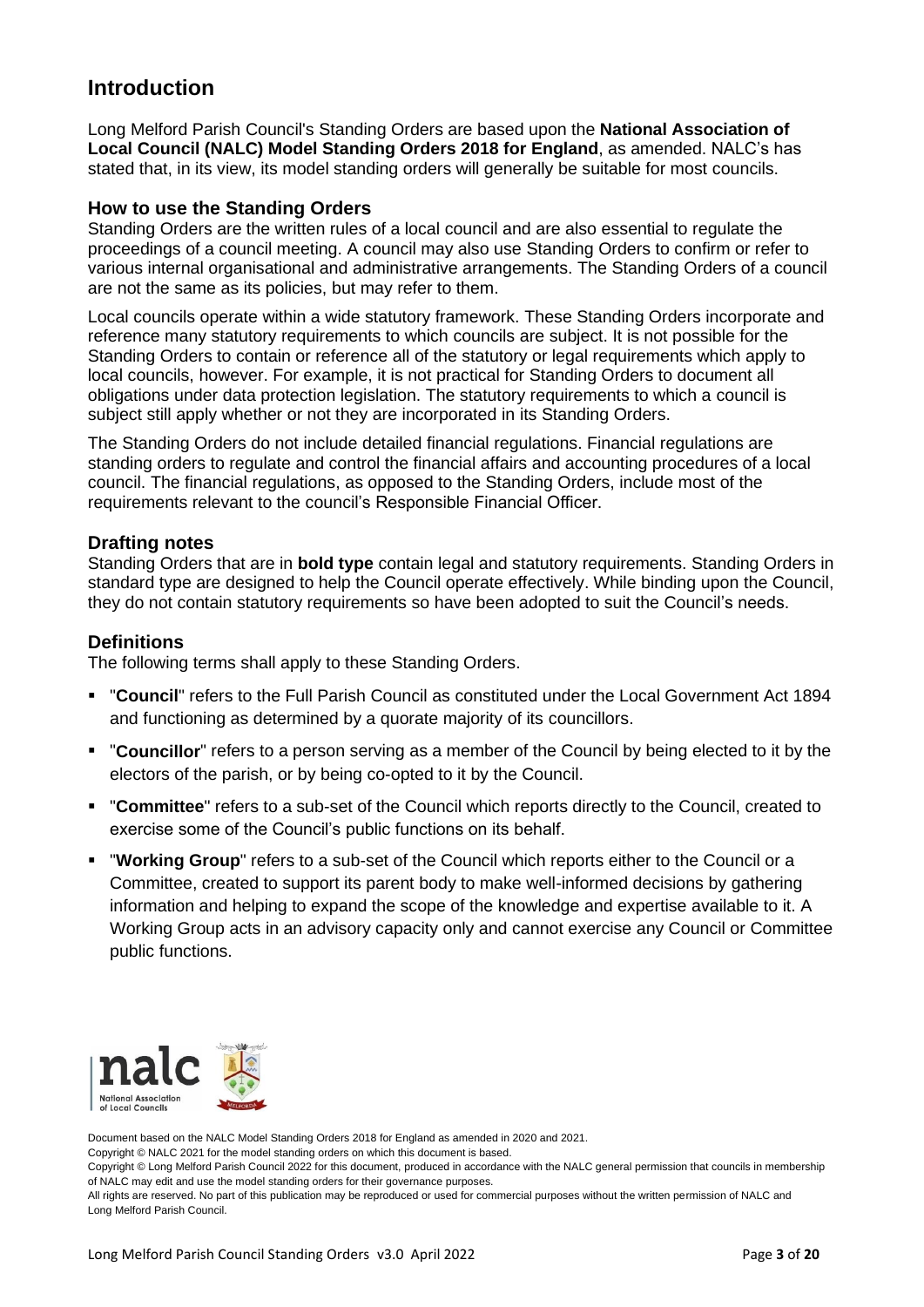# <span id="page-3-0"></span>**Long Melford Parish Council Stranding Orders**

#### $1.$ **Rules of debate at meetings**

- a Motions on the agenda shall be considered in the order that they appear unless the order is changed at the discretion of the Chair of the meeting.
- b A motion (including an amendment) shall not be progressed unless it has been moved and seconded.
- c A motion on the agenda that is not moved by its proposer may be treated by the Chair of the meeting as withdrawn.
- d If a motion (including an amendment) has been seconded, it may be withdrawn by the proposer only with the consent of the seconder and the meeting.
- e An amendment is a proposal to remove or add words to a motion. It shall not negate the motion.
- f If an amendment to the original motion is carried, the original motion (as amended) becomes the substantive motion upon which further amendment(s) may be moved.
- g An amendment shall not be considered unless early verbal notice of it is given at the meeting and, if requested by the Chair of the meeting, is expressed in writing to the Chair.
- h A councillor may move an amendment to their own motion if agreed by the meeting. If a motion has already been seconded, the amendment shall be with the consent of the seconder and the meeting.
- i If there is more than one amendment to an original or substantive motion, the amendments shall be moved in the order directed by the Chair of the meeting.
- j Subject to Standing Order 1(k), only one amendment shall be moved and debated at a time, the order of which shall be directed by the Chair of the meeting.
- k One or more amendments may be discussed together if the Chair of the meeting considers this expedient but each amendment shall be voted upon separately.
- l A councillor may not move more than one amendment to an original or substantive motion.
- m The mover of an amendment has no right of reply at the end of debate on it.
- n Where a series of amendments to an original motion are carried, the mover of the original motion shall have a right of reply either at the end of debate on the first amendment or at the very end of debate on the final substantive motion immediately before it is put to the vote.
- o Unless permitted by the Chair of the meeting, a councillor may speak once in the debate on a motion except:
	- i. to speak on an amendment moved by another councillor;
	- ii. to move or speak on another amendment if the motion has been amended since they last spoke;
	- iii. to make a point of order;
	- iv. to give a personal explanation; or
	- v. to exercise a right of reply.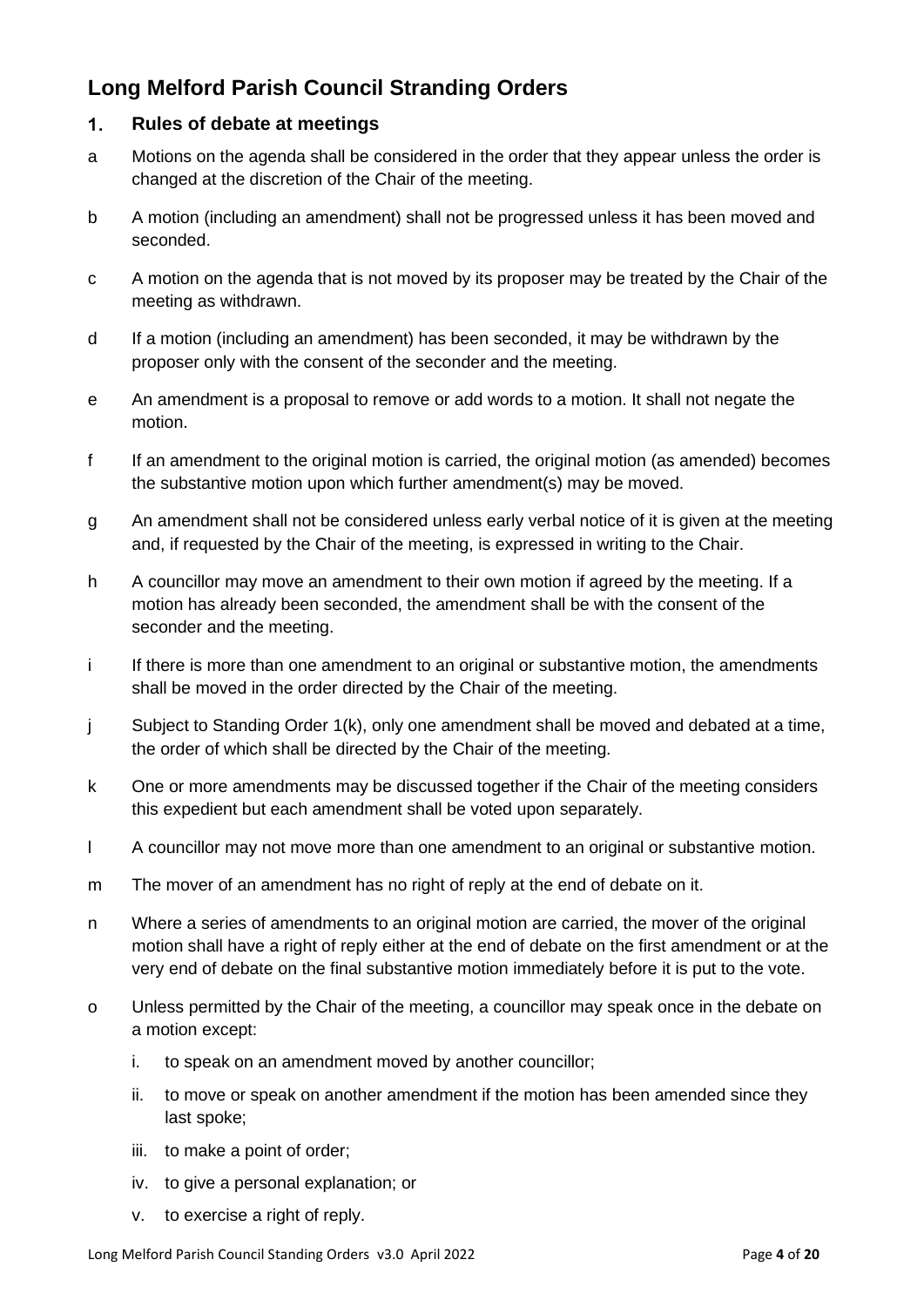- p During the debate on a motion, a councillor may interrupt only on a point of order or a personal explanation and the councillor who was interrupted shall stop speaking. A councillor raising a point of order shall identify the Standing Order which they consider has been breached or specify the other irregularity in the proceedings of the meeting they are concerned by.
- q A point of order shall be decided by the Chair of the meeting and their decision shall be final.
- r When a motion is under debate, no other motion shall be moved except:
	- i. to amend the motion;
	- ii. to proceed to the next business;
	- iii. to adjourn the debate;
	- iv. to put the motion to a vote;
	- v. to ask a person to be no longer heard or to leave the meeting;
	- vi. to refer a motion to a Committee for consideration;
	- vii. to exclude the public and press;
	- viii. to adjourn the meeting; or
	- ix. to suspend particular Standing Order(s) excepting those which reflect mandatory statutory or legal requirements.
- s Before an original or substantive motion is put to the vote, the Chair of the meeting shall be satisfied that the motion has been sufficiently debated and that the mover of the motion under debate has exercised or waived their right of reply.
- t Excluding motions moved under Standing Order 1(r), the contributions or speeches by a councillor shall relate only to the motion under discussion and shall not exceed five minutes without the consent of the Chair of the meeting.

#### <span id="page-4-0"></span> $2.$ **Disorderly conduct at meetings**

- a No person shall obstruct the transaction of business at a meeting or behave offensively or improperly. If this Standing Order is ignored, the Chair of the meeting shall request such a person to moderate or improve their conduct.
- b If a person disregards the request of the Chair of the meeting to moderate or improve their conduct, any councillor or the Chair of the meeting may move that the person be no longer heard or be excluded from the meeting. The motion, if seconded, shall be put to the vote without discussion.
- c If a resolution made under Standing Order 2(b) is ignored, the Chair of the meeting may take further reasonable steps to restore order or to progress the meeting. This may include temporarily suspending or closing the meeting.

#### $3<sub>l</sub>$ **Meetings generally**

a **Meetings shall not take place in premises which at the time of the meeting are used for the supply of alcohol, unless no other premises are available free of charge or at a reasonable cost.**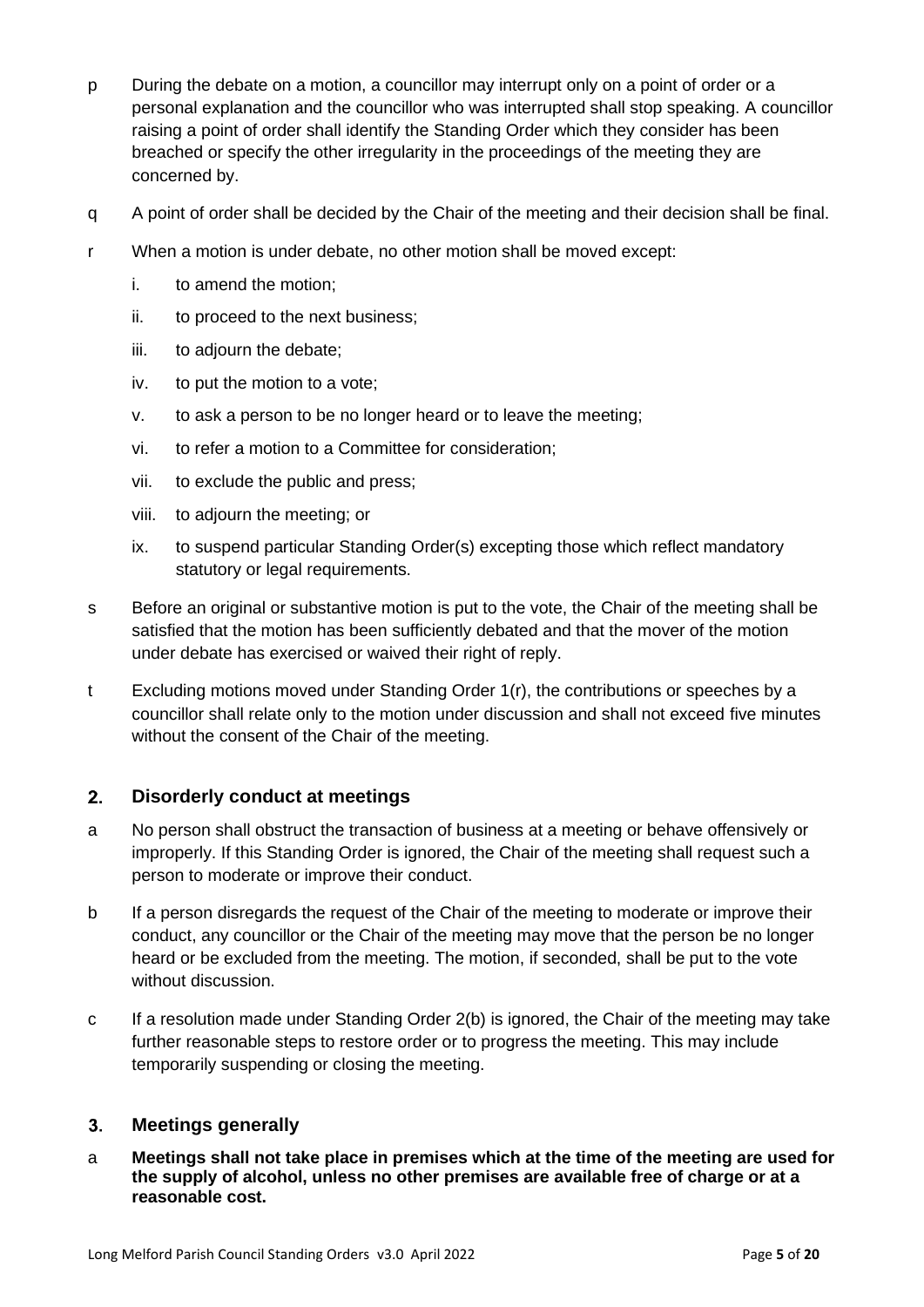- b **For a Council meeting, the minimum three clear days for notice of a meeting does not include the day on which notice was issued, the day of the meeting, a Sunday, a day of the Christmas break, a day of the Easter break or of a bank holiday or a day appointed for public thanksgiving or mourning.**
- c **For a Committee meeting, the minimum three clear days' public notice of a meeting does not include the day on which the notice was issued or the day of the meeting.**
- d **Council and Committee meetings shall be open to the public unless their presence is prejudicial to the public interest by reason of the confidential nature of the business to be transacted or for other special reasons. The public's exclusion from part or all of a meeting shall be by a resolution which shall give reasons for the public's exclusion.**
- e Where members of the public are entitled to attend a meeting a public participation session may be provided. During this session members of the public may make representations, answer questions and give evidence in respect of the business on the agenda.
- f The period of time designated for public participation at a meeting in accordance with Standing Order 3(e) shall not exceed 15 minutes unless directed by the Chair of the meeting.
- g Subject to Standing Order 3(f), a member of the public shall not speak for more than 3 minutes on any subject or subjects.
- h In accordance with Standing Order 3(e), a question shall not require a response at the meeting nor start a debate on the question. The Chair of the meeting may direct that a written or oral response be given.
- i A person shall raise their hand when requesting to speak and stand when speaking (except when a person has a disability or is likely to suffer discomfort). The Chair of the meeting may at any time permit a person to be seated when speaking.
- j A person who speaks at a meeting shall direct their comments to the Chair of the meeting.
- k Only one person is permitted to speak at a time. If more than one person wants to speak, the Chair of the meeting shall direct the order of speaking.
- l **Subject to Standing Order 3(m), a person who attends a meeting is permitted to report on the meeting whilst the meeting is open to the public. To "report" means to film, photograph, make an audio recording of meeting proceedings, use any other means for enabling persons not present to see or hear the meeting as it takes place or later or to report or to provide oral or written commentary about the meeting so that the report or commentary is available as the meeting takes place or later to persons not present.**
- m **A person present at a meeting may not provide an oral report or oral commentary about a meeting as it takes place without permission.**
- n Where permitted to attend a meeting, **the press shall be provided with reasonable facilities for the taking of their report of all or part of a meeting at which they are entitled to be present.**
- o **Subject to Standing Orders which indicate otherwise, anything authorised or required to be done by, to or before the Chair of the Council may in their absence be done by, to or before the Vice Chair of the Council (if there is one).**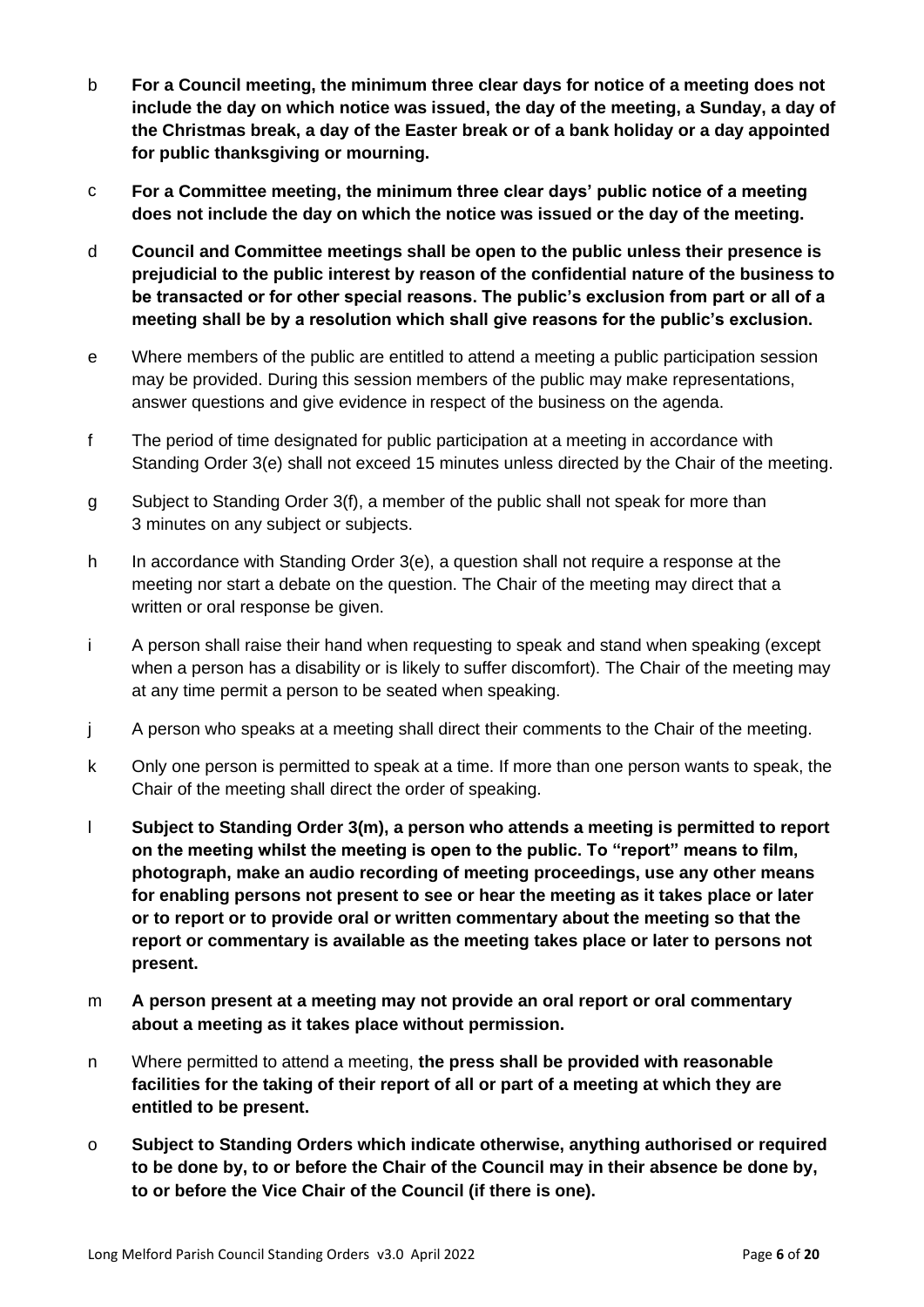- p **The Chair of the Council, if present, shall preside at a meeting. If the Chair is absent from a meeting, the Vice Chair of the Council (if there is one) if present, shall preside. If both the Chair and the Vice Chair are absent from a meeting, a councillor as chosen by the councillors present at the meeting shall preside at the meeting.**
- q **Subject to a meeting being quorate, all questions at a meeting shall be decided by a majority of the councillors and non-councillors with voting rights present and voting.**
- r **The Chair of a meeting may give an original vote on any matter put to the vote, and in the case of an equality of votes may exercise their casting vote whether or not they gave an original vote.**

*See Standing Orders 5(h) and 5(i) for the different rules that apply in the election of the Chair of the Council at its Annual Meeting.*

- s **Unless Standing Orders provide otherwise, voting on a question shall be by a show of hands. At the request of a councillor, the voting on any question shall be recorded so as to show whether each councillor present and voting gave their vote for or against that question** or abstained**.** Such a request shall be made before the vote takes place.
- t The minutes of a meeting shall include an accurate record of the following:
	- i. the time and place of the meeting;
	- ii. the names of councillors who are present and the names of councillors who are absent;
	- iii. interests that have been declared by councillors and non-councillors with voting rights;
	- iv. the grant of dispensations (if any) to councillors and non-councillors with voting rights;
	- v. whether a councillor or non-councillor with voting rights left the meeting when matters that they held interests in were being considered;
	- vi. if there was a public participation session;
	- vii. the resolutions made.
- u **A councillor or a non-councillor with voting rights who has a disclosable pecuniary interest or another interest as set out in the Council's code of conduct in a matter being considered at a meeting is subject to statutory limitations or restrictions under the code on their right to participate and vote on that matter.**
- v **For a Council or Committee meeting no business may be transacted unless at least one-third of the whole number of members of the Council or Committee are present and in no case shall the quorum of a meeting be less than three.** *See Standing Order 4(d)(viii) for the quorum of a Committee.*
- w **If a meeting is or becomes inquorate no business shall be transacted** and the meeting shall be closed. The business on the agenda for the meeting shall be adjourned to another meeting.
- x A meeting shall not exceed a period of 2½ hours.

#### <span id="page-6-0"></span>4. **Committees and Working Groups**

*In this Section 4 the terms 'Committee' and 'Working Group' shall be construed in accordance with the definitions given on page 3 of this document, and the provisions in this Section shall apply to both a Committee and a Working Group, or to a Committee or a Working Group, as indicated in each Standing Order.*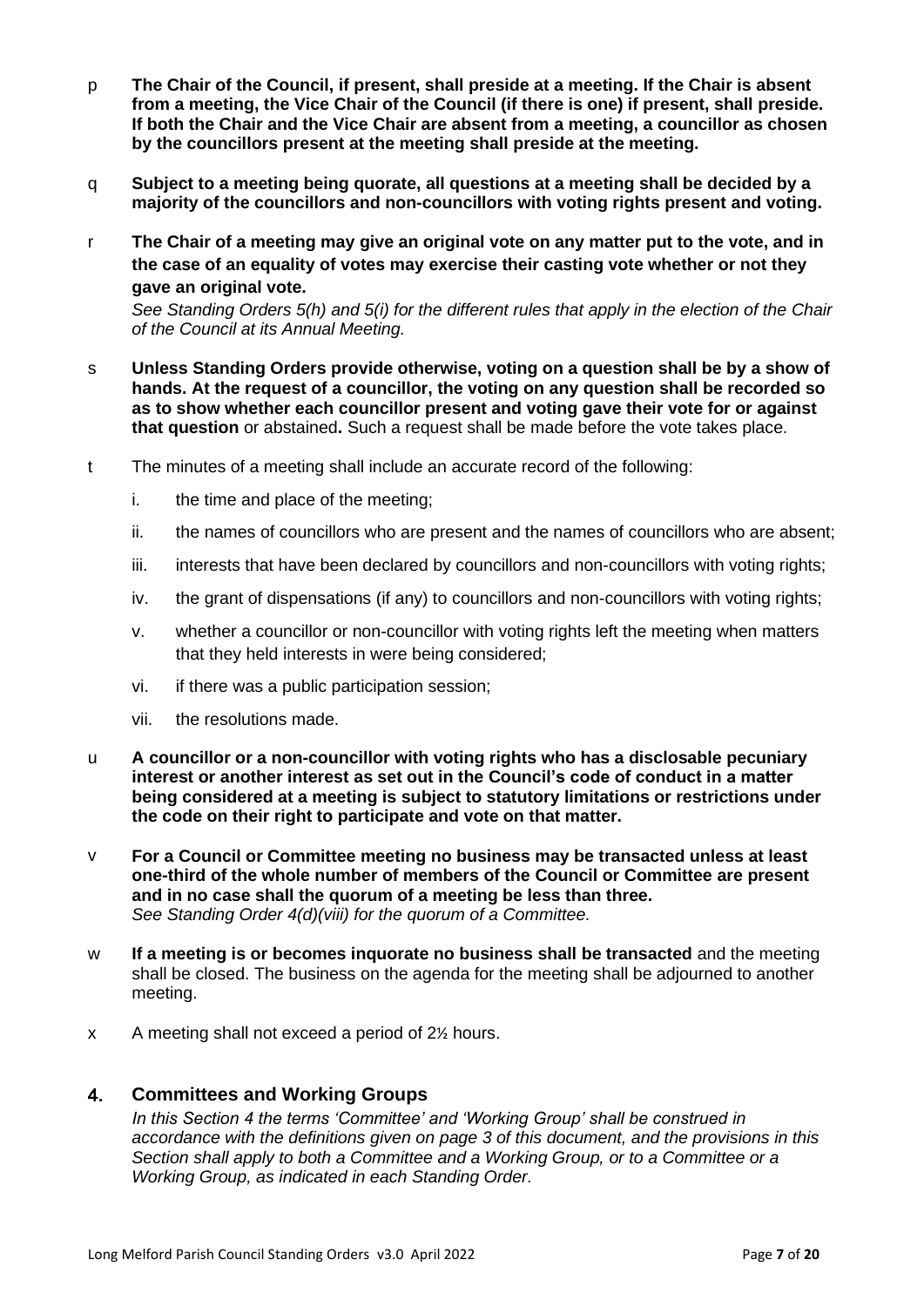- a **Unless the Council determines otherwise a Committee may appoint a Working Group whose terms of reference and members shall be determined by the Committee** with the limitation that none of the Council's or the Committees public functions shall be delegated to it unless by a resolution of the Council.
- b **The members of a Committee** or Working Group **may include non-councillors unless it regulates and controls the finances of the Council** or deals with staffing, personnel, or disciplinary matters. This shall be subject to the limitation that the appointment of noncouncillors to a Committee and the allocation of any voting rights to them shall only be by a resolution of the Council, and the appointment of non-councillors to a Working Group and the allocation of any voting rights to them shall only be by a resolution of the Council or the Working Group's parent Committee.
- c Subject to Standing Order 4(b)**, unless the Council determines otherwise, all the members of a Committee** or Working Group **may be non-councillors.**
- d The Council may appoint Committees as may be necessary, and:
	- i. shall determine their terms of reference;
	- ii. may determine the number and time of the ordinary meetings of a Committee up until the date of the next Annual Meeting of the Council;
	- iii. may permit a Committee to determine the number and time of its meetings;
	- iv. shall, subject to Standing Orders 4(b) and 4(c), appoint and determine the terms of office of members of such a Committee;
	- v. may, subject to Standing Orders 4(b) and 4(c), appoint and determine the terms of office of the substitute members to a Committee whose role is to replace the ordinary members at a meeting of a Committee if the ordinary members of the Committee confirm to the Proper Officer three clear days before the meeting that they are unable to attend;
	- vi. [INTENTIONALLY BLANK]
	- vii. shall permit a Committee to appoint its own Chair and Vice Chair at the first meeting of the Committee held after its creation and thereafter at the first meeting of the Committee after each Annual Meeting of the Council;
	- viii. shall determine the place, notice requirements and quorum for a meeting of a Committee which, in all cases, shall be no less than three;
	- ix. shall determine if the public and press shall be excluded from a meeting of a Committee;
	- x. [INTENTIONALLY BLANK]
	- xi. [INTENTIONALLY BLANK]
	- xii. may dissolve a Committee, or a Working Group.
- e The following rules shall apply to Council Committees and Working Groups.
	- i. A Committee shall have powers delegated to it by the Council to exercise some of the Council's public functions and shall report directly to the Council.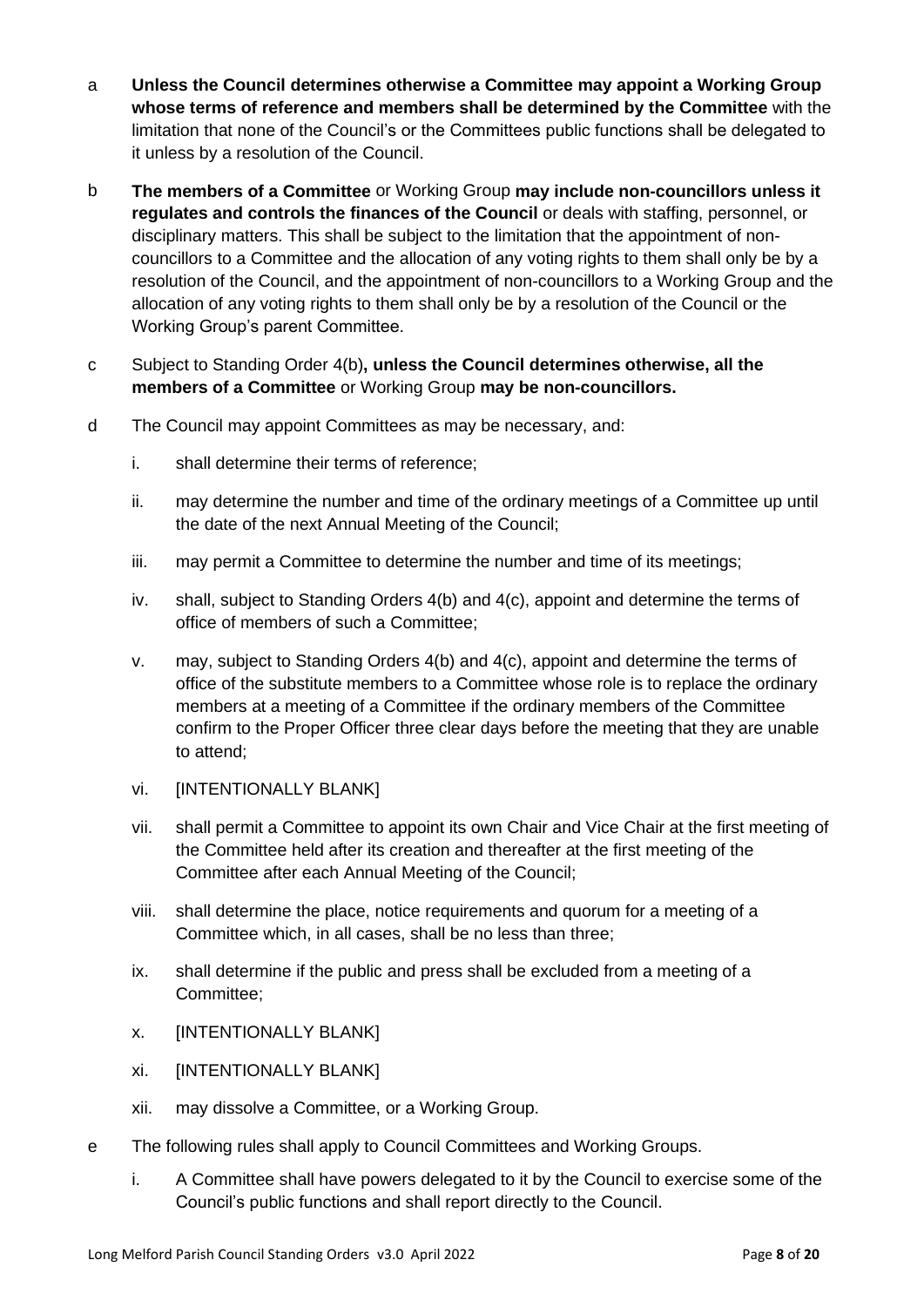- ii. The membership of a Committee shall be decided by the Council and shall be voted upon annually at the Annual Meeting of the Council.
- iii. A Working Group shall not exercise any Council or Committee public functions and shall report to its parent body. The membership of a Working Group shall be decided either by the Council, or by its parent Committee where the Council has delegated to the Committee the power to do this.
- iv. **Meetings of a Committee where it discharges, or considers discharging, any Council public function shall be open to public attendance except for those parts of the meeting which deal with confidential matters.**
- v. Meetings of Working Group shall not involve the discharge of any Council public functions. There shall be no requirement for Working Group meetings to be open to public attendance except as resolved by the Council.
- vi. If, during the period between the Annual Meeting of the Council and 1<sup>st</sup> April the following year:
	- (1) A Council Committee does not at least once formally convene to exercise any of the Council's public functions delegated to it;
	- (2) A Council Working Group does not at least once provide substantive, written advice to the Council or its parent Committee;

it shall be deemed to have dissolved and shall only be reinstated by a resolution of the Council.

#### <span id="page-8-0"></span> $5<sub>1</sub>$ **Ordinary Council meetings**

- a **In an election year, the Annual Meeting of the Council shall be held on or within 14 days following the day on which the councillors elected take office.**
- b **In a year which is not an election year, the Annual Meeting of the Council shall be held on such day in May as the Council decides.**
- c **If no other time is fixed, the Annual Meeting of the Council shall take place at 6:00pm.**
- d **In addition to the Annual Meeting of the Council, at least three other ordinary meetings shall be held in each year on such dates and times as the Council decides.**
- e **The first business conducted at the Annual Meeting of the Council shall be the election of the Chair and Vice Chair (if there is one) of the Council.**
- f **The Chair of the Council, unless they have resigned or becomes disqualified, shall continue in office and preside at the Annual Meeting until their successor is elected at the next Annual Meeting of the Council.**
- g **The Vice Chair of the Council, if there is one, unless they resign or become disqualified, shall hold office until immediately after the election of the Chair of the Council at the next Annual Meeting of the Council.**
- h **In an election year, if the current Chair of the Council has not been re-elected as a member of the Council, they shall preside at the Annual Meeting until a successor Chair of the Council has been elected. The current Chair of the Council shall not have an original vote in respect of the election of the new Chair of the Council but shall give a casting vote in the case of an equality of votes.**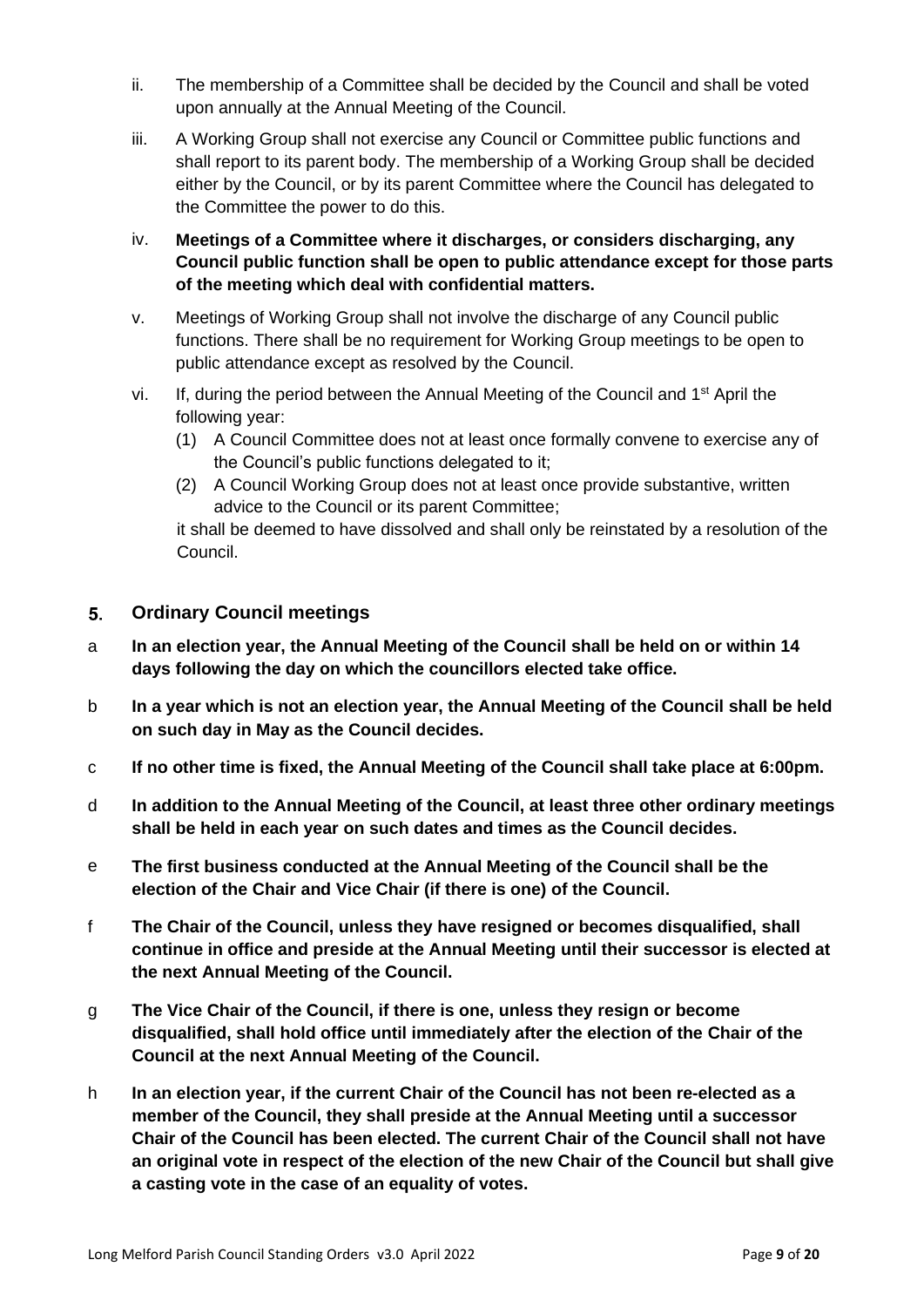- i **In an election year, if the current Chair of the Council has been re-elected as a member of the Council, they shall preside at the Annual Meeting until a new Chair of the Council has been elected. They may exercise an original vote in respect of the election of the new Chair of the Council and shall give a casting vote in the case of an equality of votes.**
- j Following the election of the Chair of the Council and Vice Chair (if there is one) of the Council at the Annual Meeting, the business shall include:
	- i. **In an election year, delivery by the Chair of the Council and councillors of their acceptance of office forms unless the Council resolves for this to be done at a later date. In a year which is not an election year, delivery by the Chair of the Council of their acceptance of office form unless the Council resolves for this to be done at a later date;**
	- ii. Appointment of members to existing Committees;
	- iii. A review of representation on or work with external bodies and arrangements for reporting back;
	- iv. In an election year, to make arrangements with a view to the Council becoming eligible to exercise the general power of competence in the future;
	- v. Confirmation of arrangements for insurance cover in respect of all insurable risks;
	- vi. A review of the Council's expenditure incurred under s137 of the Local Government Act 1972 or the general power of competence;
- k At each meeting of the Council, including the Annual Meeting, the business shall include:
	- i. Receipt of Councillors' apologies for absence.
	- ii. Receipt of Councillors' declarations of interest and requests for dispensation.
	- iii. Confirmation of the accuracy of the minutes of the last meeting of the Council;
	- iv. Receipt of the minutes of the last meeting of a Committee, where presented;
	- v. Consideration of the recommendations made by a Committee or Working Group, where presented;
	- vi. Appointment of any new Committees in accordance with Standing Order 4;
	- vii. Confirming the time and place of the next meeting of the Council, and at a meeting of the Council held in December each year determining a schedule of the time and place of the ordinary meetings of the Council for the following year.
- l At least once during every 3 year period on a 3-yearly rolling, cyclical basis at a meeting of the Council which is not an Annual Meeting the business shall include:
	- i. A review of delegation arrangements to Committees, staff and other local authorities;
	- ii. A review of the terms of reference for Committees;
	- iii. A review and adoption of appropriate Standing Orders and financial regulations;
	- iv. A review of arrangements (including legal agreements) with other local authorities, notfor-profit bodies and businesses;
	- v. A review of inventory of land and other assets including buildings and office equipment;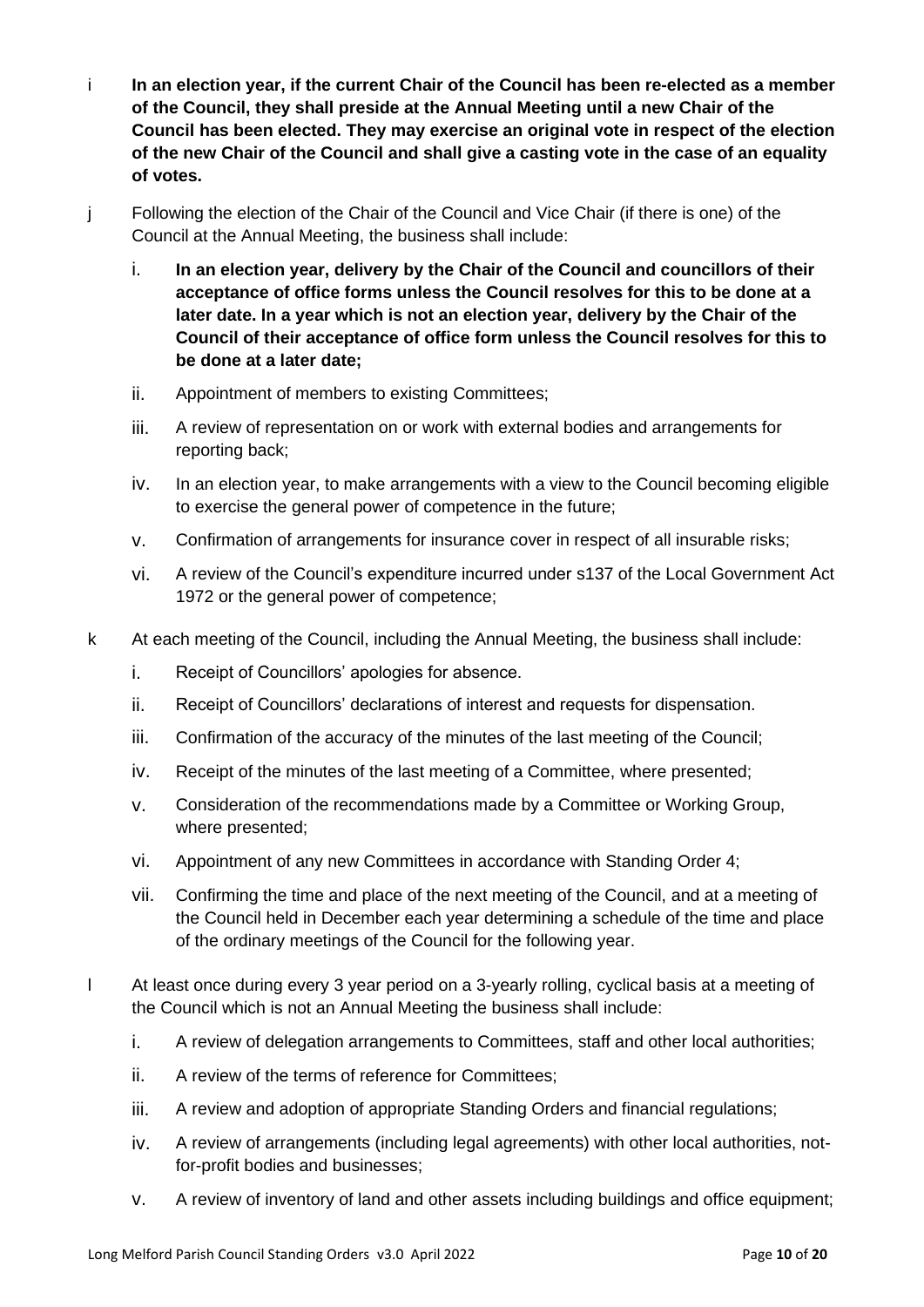- vi. A review of the Council's and/or staff subscriptions to other bodies;
- vii. A review of each of the Council's policies, procedures and regulations.

#### <span id="page-10-0"></span>6. **Extraordinary meetings of the Council and Committees**

- a **The Chair of the Council may convene an extraordinary meeting of the Council at any time.** The public notice giving the time, place and agenda for such a meeting shall be signed by the Chair.
- b **If the Chair of the Council does not call an extraordinary meeting of the Council within seven days of having been requested in writing to do so by two councillors, any two councillors may convene an extraordinary meeting of the Council. The public notice giving the time, place and agenda for such a meeting shall be signed by the two councillors.**
- c The Chair of a Committee may convene an extraordinary meeting of the Committee at any time.
- d If the Chair of a Committee does not call an extraordinary meeting within seven days of having been requested in writing to do so by two members of the Committee, any two members of the Committee may convene an extraordinary meeting of the Committee. The public notice giving the time, place and agenda for such a meeting shall be signed by the two members of the Committee.

#### <span id="page-10-1"></span> $7<sup>1</sup>$ **Previous resolutions**

- a A resolution shall not be reversed within six months except either by a special motion, which requires written notice by at least seven councillors to be given to the Proper Officer in accordance with Standing Order 9, or by a motion moved in pursuance of the recommendation of a Committee.
- b When a motion moved pursuant to Standing Order 7(a) has been disposed of, no similar motion may be moved for a further six months.

#### <span id="page-10-2"></span>8. **Voting on appointments**

a Where more than two persons have been nominated for a position to be filled by the Council and none of those persons has received an absolute majority of votes in their favour, the name of the person having the least number of votes shall be struck off the list and a fresh vote taken. This process shall continue until a majority of votes is given in favour of one person. A tie in votes may be settled by Chair of the meeting exercising a casting vote.

#### <span id="page-10-3"></span> $9<sub>-</sub>$ **Motions for a meeting that require written notice to be given to the proper officer**

- a A motion shall relate to the responsibilities of the meeting for which it is tabled and in any event shall relate to the performance of the Council's statutory functions, powers and obligations or an issue which specifically affects the Council's area or its residents.
- b No motion may be moved at a meeting unless it is on the agenda and the mover has given written notice of its wording to the Proper Officer at least eight clear days before the meeting. Clear days do not include the day of the notice or the day of the meeting.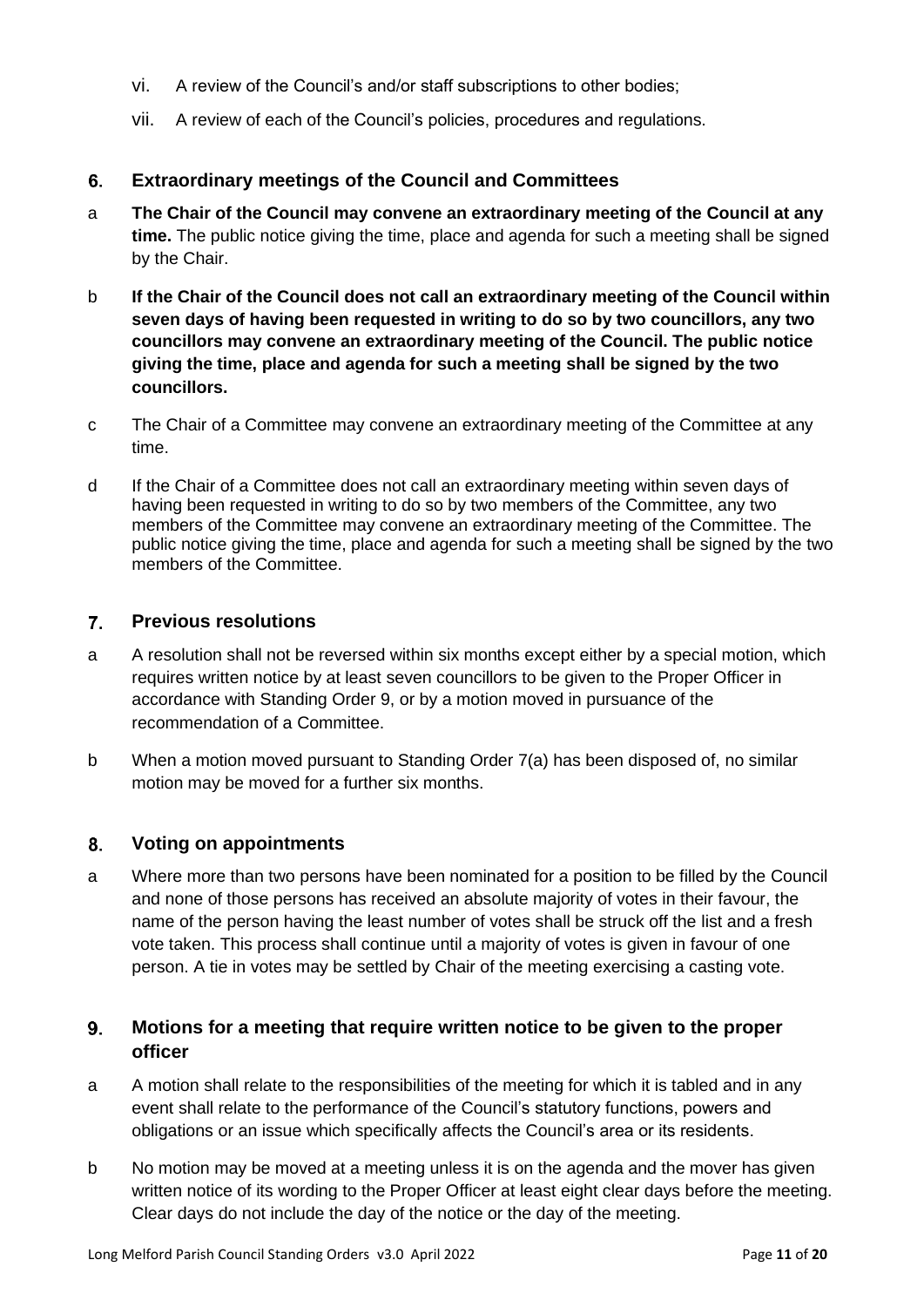- c The Proper Officer may, before including a motion on the agenda received in accordance with Standing Order 9(b), correct obvious grammatical or typographical errors in the wording of the motion.
- d If the Proper Officer considers the wording of a motion received in accordance with Standing Order 9(b) is not clear in meaning, the motion shall be rejected until the mover of the motion resubmits it, so that it can be understood, in writing to the Proper Officer at least eight clear days before the meeting.
- e If the wording or subject of a proposed motion is considered improper, the Proper Officer shall consult with the Chair of the forthcoming meeting or, as the case may be, the councillors who have convened the meeting, to consider whether the motion shall be included in the agenda or rejected.
- f The decision of the Proper Officer as to whether or not to include a motion on the agenda shall be final.
- g Motions received shall be recorded and the Proper Officer will endeavour to list them on an agenda in the order that they are received.
- h Motions rejected or deferred shall be recorded with an explanation by the Proper Officer of the reason for rejection or deferment and the proposer shall be advised accordingly.

#### <span id="page-11-0"></span>**Motions at a meeting that do not require written notice**   $10.$

- a The following motions may be moved at a meeting without written notice to the Proper Officer:
	- i. to correct an inaccuracy in the draft minutes of a meeting;
	- ii. to move to a vote;
	- iii. to defer consideration of a motion;
	- iv. to refer a motion to a particular Committee;
	- v. to appoint a person to preside at a meeting;
	- vi. to change the order of business on the agenda;
	- vii. to proceed to the next business on the agenda;
	- viii. to require a written report;
	- ix. to appoint a Committee or Working Group and its members;
	- x. to extend the time limits for speaking;
	- xi. to exclude the press and public from a meeting in respect of confidential or other information which is prejudicial to the public interest;
	- xii. to not hear further from a councillor or a member of the public;
	- xiii. to exclude a councillor or member of the public for disorderly conduct;
	- xiv. to temporarily suspend the meeting;
	- xv. to suspend a particular Standing Order (unless it reflects mandatory statutory or legal requirements);
	- xvi. to adjourn the meeting; or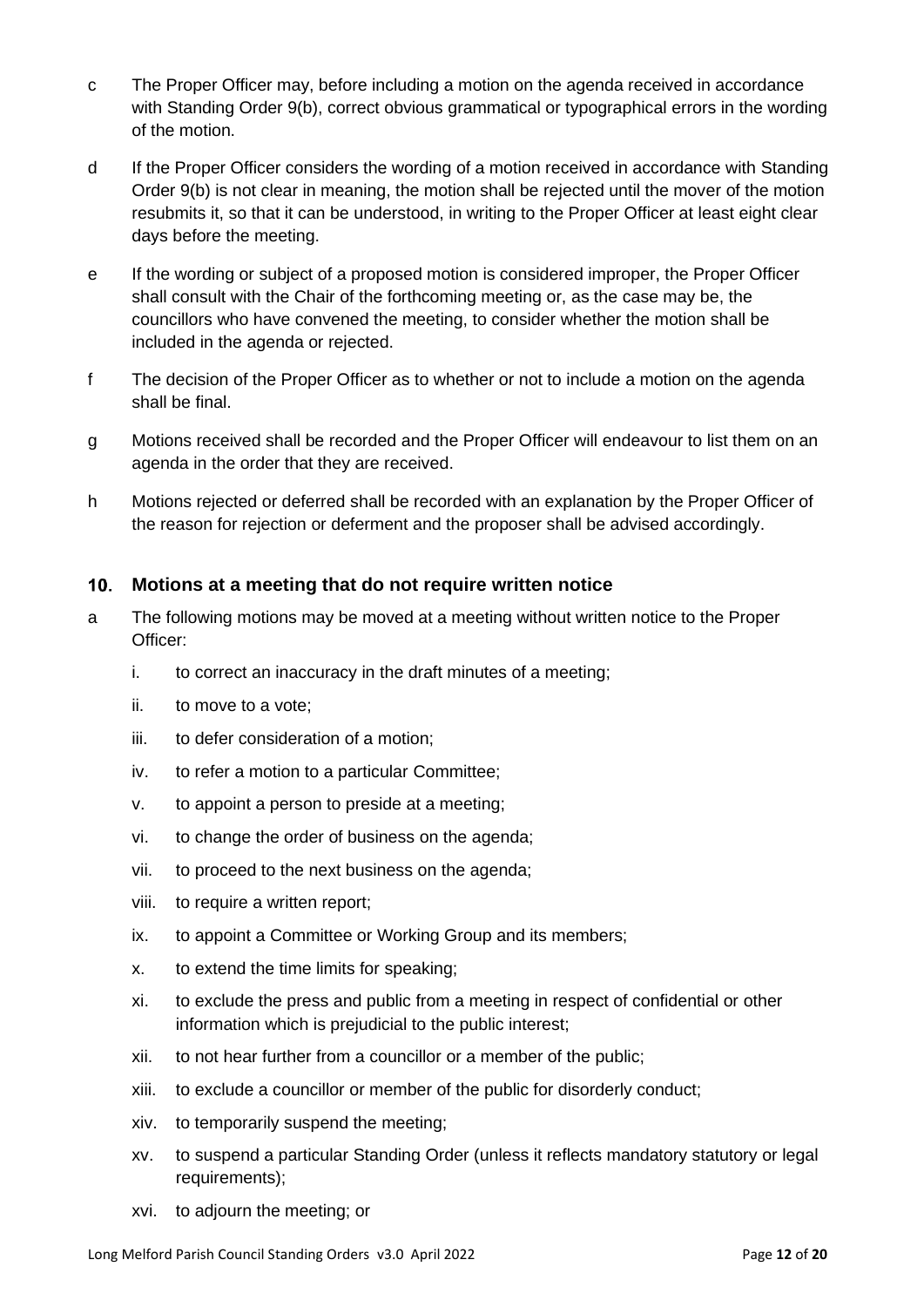xvii. to close the meeting.

#### <span id="page-12-0"></span> $11.$ **Management of information**

*See also Standing Order 20.*

- a **The Council shall have in place and keep under review, technical and organisational measures to keep secure information (including personal data) which it holds in paper and electronic form. Such arrangements shall include deciding who has access to personal data and encryption of personal data.**
- b **The Council shall have in place, and keep under review, policies for the retention and safe destruction of all information (including personal data) which it holds in paper and electronic form. The Council's retention policy shall confirm the period for which information (including personal data) shall be retained or if this is not possible the criteria used to determine that period (e.g. the Limitation Act 1980).**
- c **The agenda, papers that support the agenda and the minutes of a meeting shall not disclose or otherwise undermine confidential information or personal data without legal justification.**
- d **Councillors, staff, the Council's contractors and agents shall not disclose confidential information or personal data without legal justification.**

# **Draft Minutes**

- a If the draft minutes of a preceding meeting have been served on Councillors prior to the meeting at which they are due to be approved for accuracy, they shall be taken as having been read by the Councillors.
- b There shall be no discussion about the draft minutes of a preceding meeting except in relation to their accuracy. A motion to correct an inaccuracy in the draft minutes shall be moved in accordance with Standing Order 10(a)(i).
- c The accuracy of draft minutes, including any amendment(s) made to them, shall be confirmed by resolution and shall be signed by the Chair of the meeting and stand as an accurate record of the meeting to which the minutes relate.
- d If the Chair of the meeting does not consider the minutes to be an accurate record of the meeting to which they relate, they shall sign the minutes and include a paragraph in the following terms or to the same effect:

"*The Chair of this meeting does not consider that the minutes of the Council / Committee meeting held on [date] are an accurate record but their view was not upheld by the Council / Committee and the minutes are confirmed as an accurate record of those proceedings.*"

- e **If the Council's gross annual income or expenditure (whichever is higher) does not exceed £25,000, it shall publish draft minutes on a website which is publicly accessible and free of charge not later than one month after the meeting has taken place.**
- f Subject to the publication of draft minutes in accordance with Standing Order 12(e) and Standing Order 20(a) and following a resolution which confirms the accuracy of the minutes of a meeting, the draft minutes or recordings of the meeting for which approved minutes exist shall be destroyed.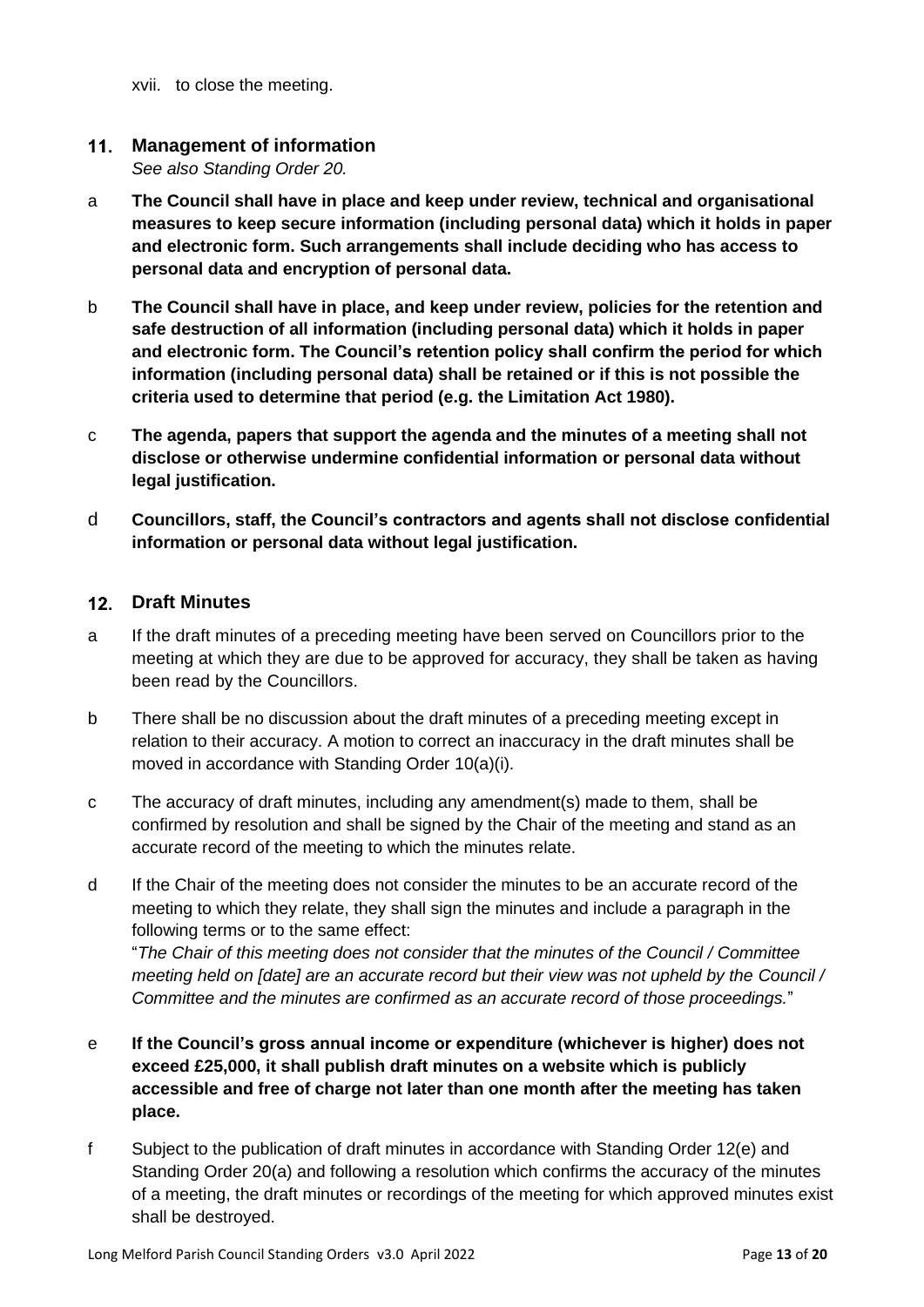# <span id="page-13-0"></span>**Code of conduct and dispensations**

*See also Standing Order 3(u).*

- a All councillors and non-councillors with voting rights shall observe the code of conduct adopted by the Council.
- b Unless they have been granted a dispensation, a councillor or non-councillor with voting rights shall withdraw from a meeting when it is considering a matter in which they have a disclosable pecuniary interest. They may return to the meeting after it has considered the matter in which they had the interest.
- c Unless they have been granted a dispensation, a councillor or non-councillor with voting rights shall withdraw from a meeting when it is considering a matter in which they have another interest if so required by the Council's code of conduct. They may return to the meeting after it has considered the matter in which they had the interest.
- d **Dispensation requests shall be in writing and submitted to the Proper Officer** as soon as possible before the meeting, or failing that, at the start of the meeting for which the dispensation is required.
- e A decision as to whether to grant a dispensation shall be made by a meeting of the Council or Committee for which the dispensation is required, and that decision is final.
- f A dispensation request shall confirm:
	- i. the description and the nature of the disclosable pecuniary interest or other interest to which the request for the dispensation relates;
	- ii. whether the dispensation is required to participate at a meeting in a discussion only or a discussion and a vote;
	- iii. the date of the meeting or the period (not exceeding four years) for which the dispensation is sought; and
	- iv. an explanation as to why the dispensation is sought.
- g Subject to Standing Orders 13(d) and 13(f), a dispensation request shall be considered at the beginning of the meeting of the Council, or Committee for which the dispensation is required.
- **h A dispensation may be granted in accordance with Standing Order 13(e) if having regard to all relevant circumstances any of the following apply:**
	- i. **without the dispensation the number of persons prohibited from participating in the particular business would be so great a proportion of the meeting transacting the business as to impede the transaction of the business;**
	- ii. **granting the dispensation is in the interests of persons living in the Council's area; or**
	- iii. **it is otherwise appropriate to grant a dispensation.**

# <span id="page-13-1"></span>**Code of conduct complaints**

a Upon notification by the District or Unitary Council that it is dealing with a complaint that a councillor or non-councillor with voting rights has breached the Council's code of conduct, the Proper Officer shall, subject to Standing Order 11, report the details to the Council.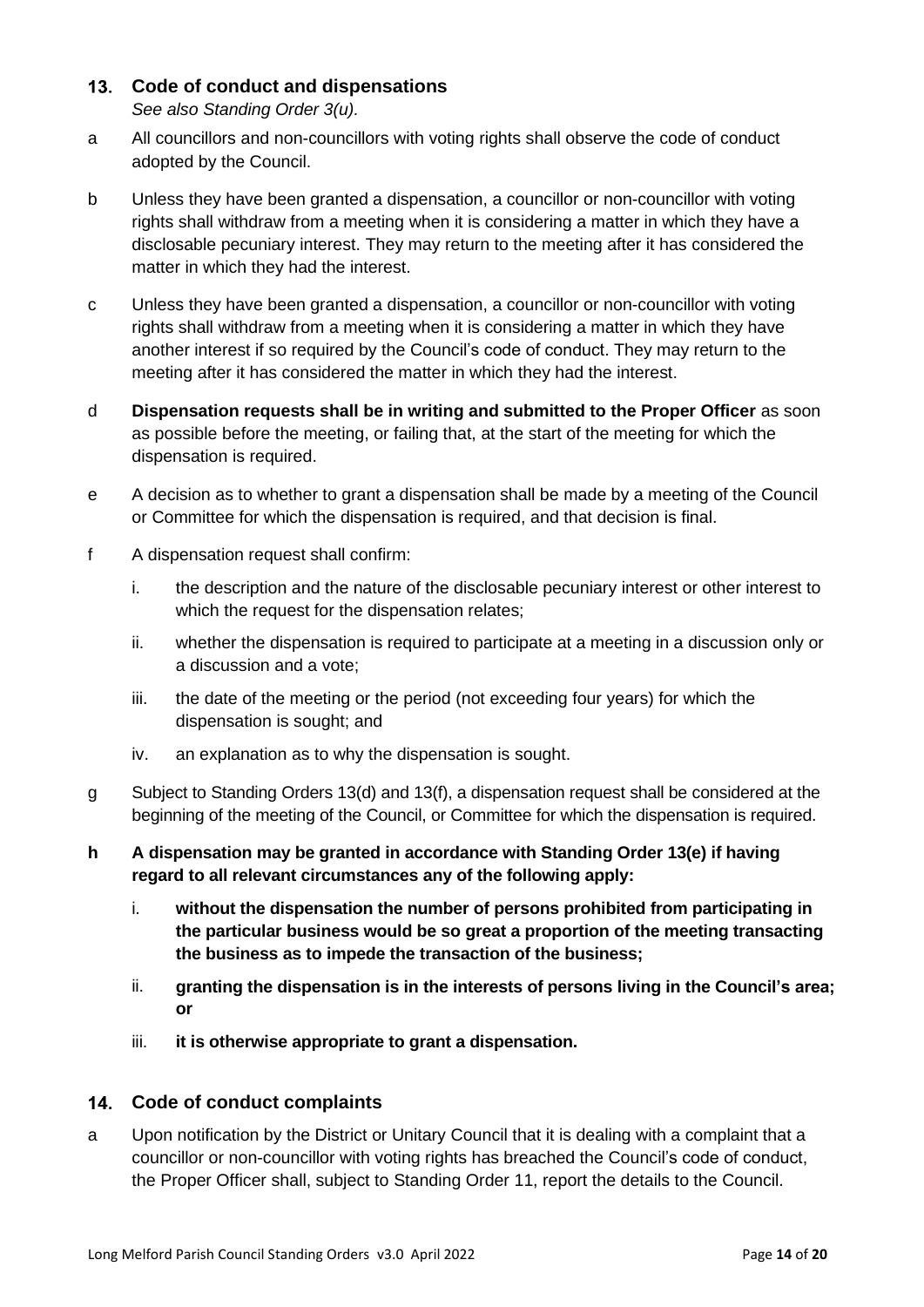- b Where the notification in Standing Order 14(a) relates to a complaint made by the Proper Officer, the Proper Officer shall notify the Chair of Council of this fact, and the Chair shall nominate another staff member to assume the duties of the Proper Officer in relation to the complaint until it has been determined and the Council has agreed what action, if any, to take in accordance with Standing Order 14(d).
- c The Council may:
	- i. provide information or evidence where such disclosure is necessary to investigate the complaint or is a legal requirement;
	- ii. seek information relevant to the complaint from the person or body with statutory responsibility for investigation of the matter;
- d **Upon notification by the District or Unitary Council that a councillor or non-councillor with voting rights has breached the Council's code of conduct, the Council shall consider what, if any, action to take against them. Such action excludes disqualification or suspension from office.**

# <span id="page-14-0"></span>**Proper officer**

- a The Proper Officer shall be either (i) the clerk or (ii) other staff member(s) nominated by the Council to undertake the work of the Proper Officer when the Proper Officer is absent.
- b The Proper Officer shall:
	- i. **at least three clear days before a meeting of the Council or a Committee,**
		- **serve on councillors by delivery or post at their residences or by email authenticated in such manner as the Proper Officer thinks fit, a signed summons confirming the time, place and the agenda (provided the councillor has consented to service by email), and**
		- **Provide, in a conspicuous place, public notice of the time, place and agenda (provided that the public notice with agenda of an extraordinary meeting of the Council convened by councillors is signed by them).**

*See Standing Order 3(b) for the meaning of clear days for a meeting of the Council and Standing Order 3(c) for the meaning of clear days for a meeting of a Committee;*

- ii. subject to Standing Order 9, include on the agenda all motions in the order received unless a councillor has given written notice at least eight clear days before the meeting confirming their withdrawal of it;
- iii. **convene a meeting of the Council for the election of a new Chair of the Council, occasioned by a casual vacancy in their office;**
- iv. **facilitate inspection of the minute book by local government electors;**
- v. **receive and retain copies of byelaws made by other local authorities;**
- vi. hold acceptance of office forms from councillors;
- vii. hold a copy of every councillor's register of interests;
- viii. assist with responding to requests made under freedom of information legislation and rights exercisable under data protection legislation, in accordance with the Council's relevant policies and procedures;
- ix. liaise, as appropriate, with the Council's Data Protection Officer (if there is one);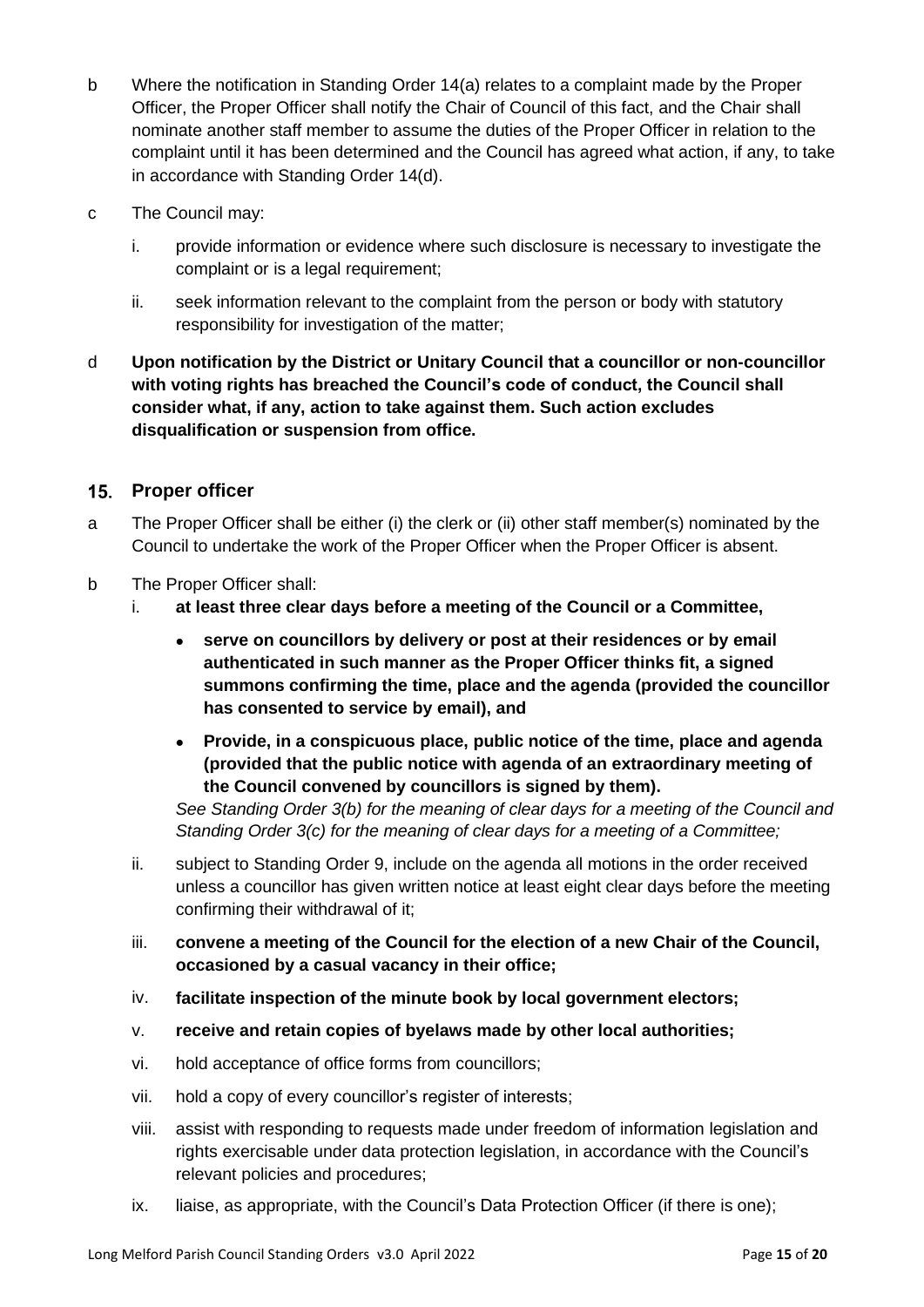- x. receive and send general correspondence and notices on behalf of the Council except where there is a resolution to the contrary;
- xi. assist in the organisation of, storage of, access to, security of and destruction of information held by the Council in paper and electronic form subject to the requirements of data protection and freedom of information legislation and other legitimate requirements (e.g. the Limitation Act 1980);
- xii. arrange for legal deeds to be executed; (*see also Standing Order 23);*
- xiii. arrange or manage the prompt authorisation, approval, and instruction regarding any payments to be made by the Council in accordance with its financial regulations;
- xiv. record every planning application notified to the Council and the Council's response to the local planning authority on a schedule for such purpose;
- xv. refer a planning application received by the Council to the Chair or in their absence the Vice Chair (if there is one) of the Planning Committee within two working days of receipt to facilitate an extraordinary meeting if the nature of a planning application requires consideration before the next ordinary meeting of the Planning Committee;
- xvi. manage access to information about the Council via the publication scheme; and
- xvii. retain custody of the seal of the Council (if there is one) which shall not be used without a resolution to that effect. (s*ee also Standing Order 23).*

# <span id="page-15-0"></span>**Responsible Financial Officer**

a If required to ensure the continuance of the Council's essential financial functions in the event of the Responsible Financial Officer's absence, the Council shall appoint an appropriate person to undertake the work of the Responsible Financial Officer until their return.

# <span id="page-15-1"></span>**Accounts and accounting statements**

- a "Proper practices" in Standing Orders refer to the most recent version of "Governance and Accountability for Local Councils – a Practitioners' Guide".
- b All payments by the Council shall be authorised, approved and paid in accordance with the law, proper practices and the Council's financial regulations.
- c The Responsible Financial Officer shall supply to each councillor as soon as practicable after 30 June, 30 September and 31 December in each year a statement to summarise:
	- i. the Council's receipts and payments (or income and expenditure) for each quarter;
	- ii. the Council's aggregate receipts and payments (or income and expenditure) for the year to date;
	- iii. the balances held at the end of the quarter being reported and

which includes a comparison with the budget for the financial year and highlights any actual or potential overspends.

d As soon as possible after the financial year end at 31st March, the Responsible Financial Officer shall provide: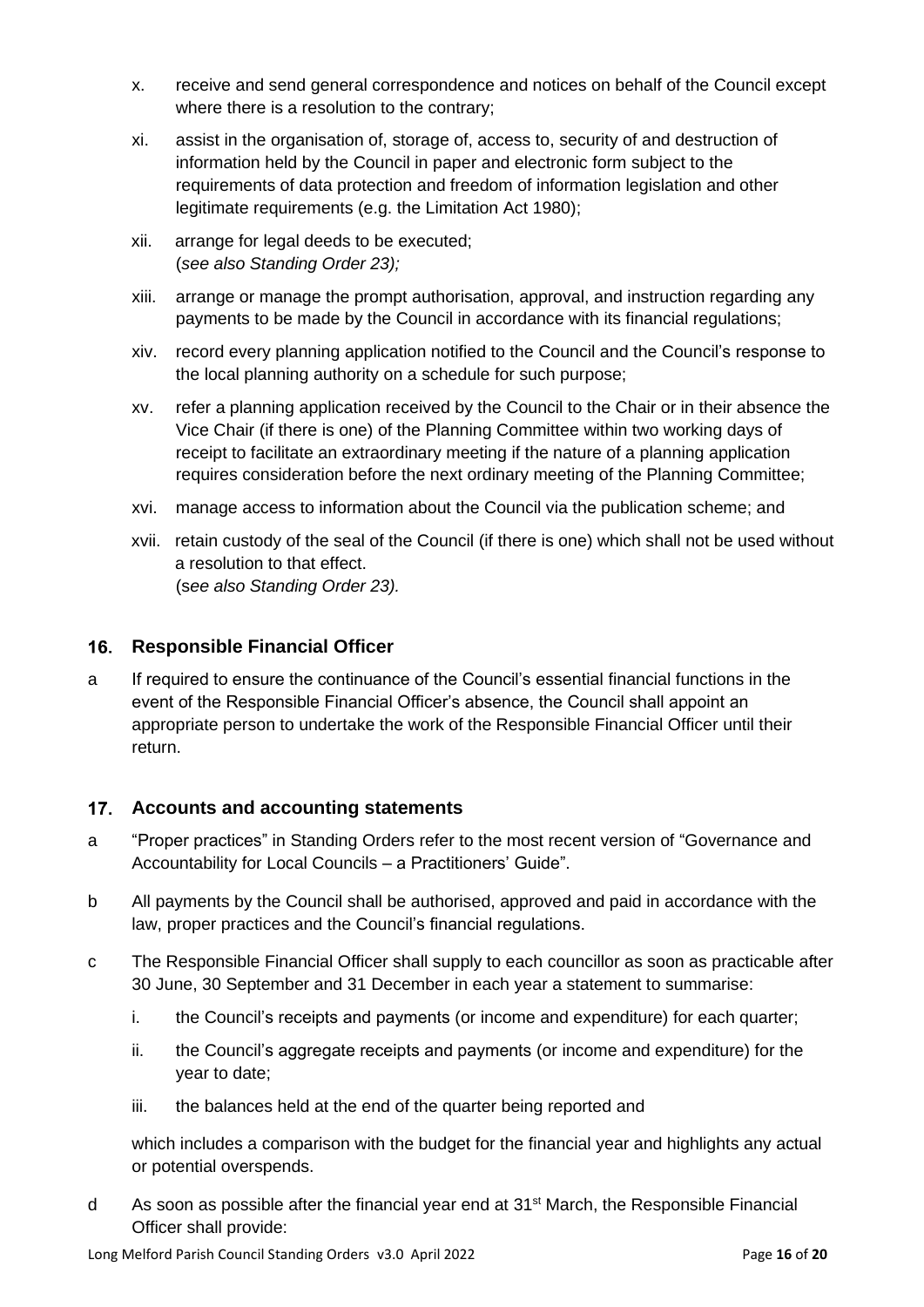- i. each councillor with a statement summarising the Council's receipts and payments (or income and expenditure) for the last quarter and the year to date for information; and
- ii. to the Council the accounting statements for the year in the form of Section 2 of the annual governance and accountability return, as required by proper practices, for consideration and approval.
- e The year-end accounting statements shall be prepared in accordance with proper practices and apply the form of accounts determined by the Council (receipts and payments, or income and expenditure) for the year to 31 March. A completed draft annual governance and accountability return shall be presented to all councillors at least 14 days prior to anticipated approval by the Council. The annual governance and accountability return of the Council, which is subject to external audit, including the annual governance statement, shall be presented to the Council for consideration and formal approval before 30 June.

# <span id="page-16-0"></span>**Financial controls and procurement**

- a. The Council shall consider and approve financial regulations drawn up by the Responsible Financial Officer, which shall include detailed arrangements in respect of the following:
	- i. the keeping of accounting records and systems of internal controls;
	- ii. the assessment and management of financial risks faced by the Council;
	- iii. the work of the independent internal auditor in accordance with proper practices and the receipt of regular reports from the internal auditor, which shall be required at least annually;
	- iv. the inspection and copying by councillors and local electors of the Council's accounts and/or orders of payments; and
	- v. whether contracts with an estimated value below **£25,000** due to special circumstances are exempt from a tendering process or procurement exercise.
- b. Financial regulations shall be reviewed regularly and at least annually for fitness of purpose.
- c. **A public contract regulated by the Public Contracts Regulations 2015 with an estimated value in excess of £25,000 but less than the relevant thresholds in Standing Order 18(f) is subject to Regulations 109-114 of the Public Contracts Regulations 2015 which include a requirement on the Council to advertise the contract opportunity on the Contracts Finder website regardless of what other means it uses to advertise the opportunity unless it proposes to use an existing list of approved suppliers (framework agreement).**
- d. Subject to additional requirements in the financial regulations of the Council, the tender process for contracts for the supply of goods, materials, services or the execution of works shall include, as a minimum, the following steps:
	- i. a specification for the goods, materials, services or the execution of works shall be drawn up;
	- ii. an invitation to tender shall be drawn up to confirm
		- (1) the Council's specification;
		- (2) the time, date and address for the submission of tenders;
		- (3) the date of the Council's written response to the tender, and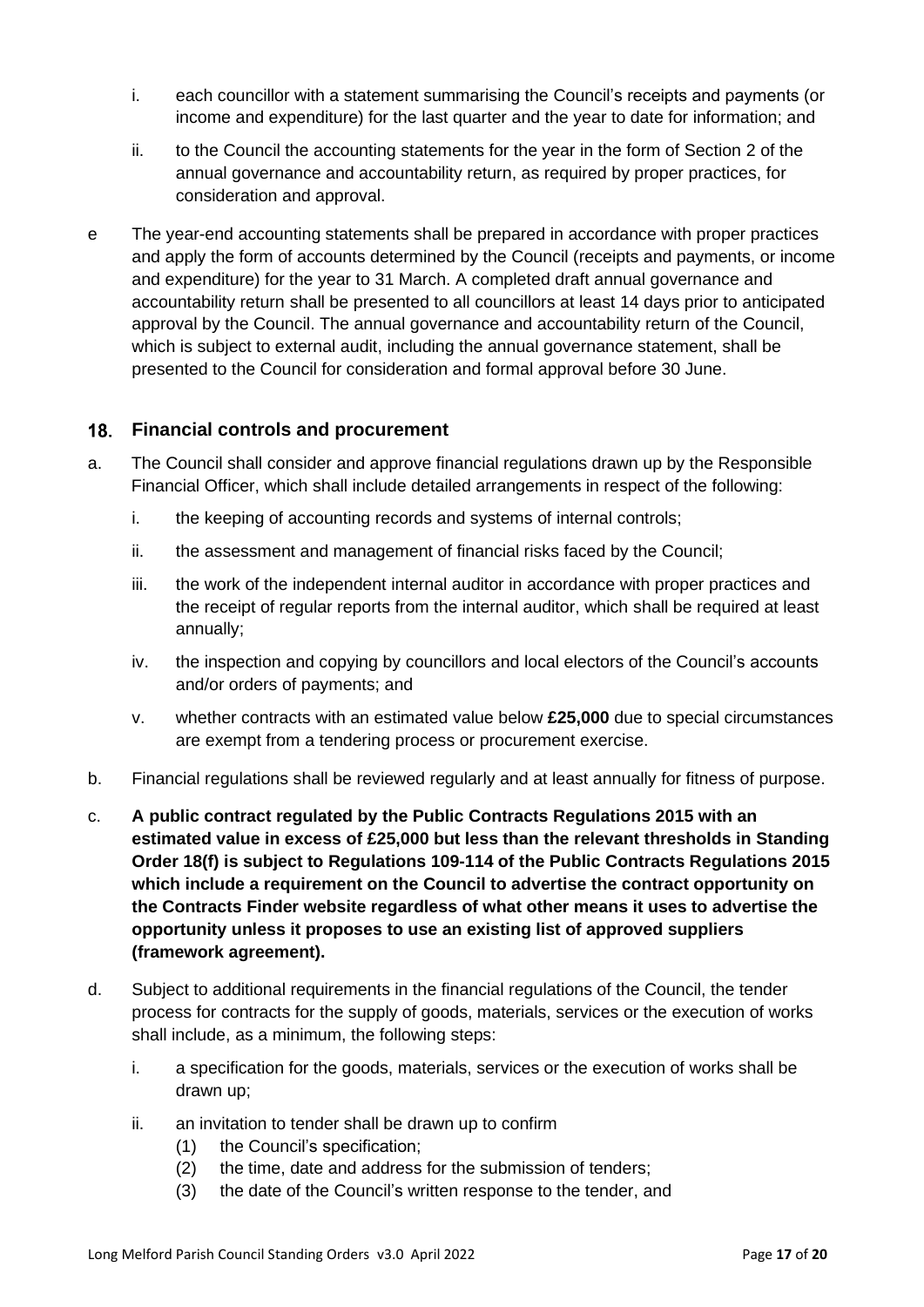- (4) the prohibition on prospective contractors contacting councillors or staff to encourage or support their tender outside the prescribed process.
- iii. the invitation to tender shall be advertised in a local newspaper and in any other manner that is appropriate;
- iv. tenders are to be submitted in writing in a sealed marked envelope addressed to the Proper Officer;
- v. tenders shall be opened by the Proper Officer in the presence of at least one councillor after the deadline for submission of tenders has passed;
- vi. tenders are to be reported to and considered by the appropriate meeting of the Council or a Committee with delegated responsibility.
- e. Neither the Council, nor a Committee with delegated responsibility for considering tenders, is bound to accept the lowest value tender.
- f. **A public contract regulated by the Public Contracts Regulations 2015 with an estimated value in excess of £213,477 for a public service or supply contract or in excess of £5,336,937 for a public works contract shall comply with the relevant procurement procedures and other requirements in the Public Contracts Regulations 2015 which include advertising the contract opportunity on the Contracts Finder website and in Find a Tender.**
- g. **A public contract in connection with the supply of gas, heat, electricity, drinking water, transport services, or postal services to the public; or the provision of a port or airport; or the exploration for or extraction of gas, oil or solid fuel with an estimated value in excess of £426,955 for a supply, services or design contract; or in excess of £5,336,937 for a works contract; or £663,540 for a social and other specific services contract shall comply with the relevant procurement procedures and other requirements in the Utilities Contracts Regulations 2016.**

# <span id="page-17-0"></span>**Handling staff matters**

- a A matter personal to a member of staff that is being considered by a meeting of the Personnel Committee is subject to Standing Order 11.
- b Subject to the Council's policy regarding absences from work, the Council's most senior member of staff shall notify the Chair of the Personnel Committee or, if they are not available, the Vice Chair (if there is one) of the Personnel Committee of absence occasioned by illness or other reason and that person shall report such absence to the Personnel Committee at its next meeting.
- c The Chair of the Personnel Committee or in their absence, the Vice Chair shall upon a resolution conduct a review of the performance and annual appraisal of the work of the Clerk. The reviews and appraisal shall be reported in writing and are subject to approval by resolution by the Personnel Committee.
- d Subject to the Council's policy regarding the handling of grievance matters, the Council's most senior member of staff (or other members of staff) shall contact the Chair of the Personnel Committee or in their absence, the Vice Chair of the Personnel Committee in respect of an informal or formal grievance matter, and this matter shall be reported to and progressed by resolution of the Personnel Committee.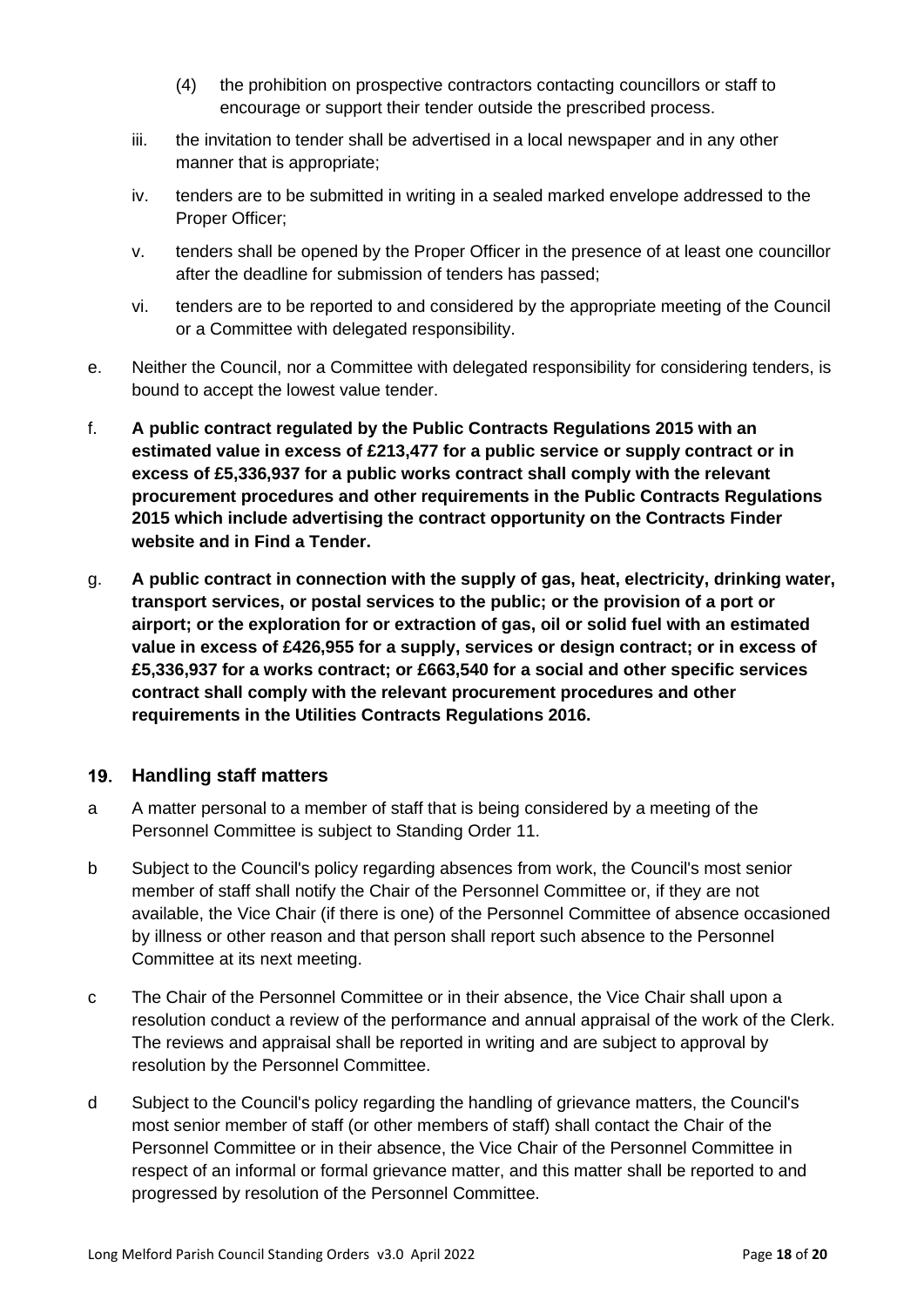- e Subject to the Council's policy regarding the handling of grievance matters, if an informal or formal grievance matter raised by the Clerk relates to the Chair or Vice Chair of the Personnel Committee, this shall be communicated to another member of the Personnel Committee which shall be reported to and progressed by resolution of the Personnel Committee.
- f Any persons responsible for all or part of the management of staff shall treat as confidential the written records of all meetings relating to their performance, capabilities, grievance or disciplinary matters.
- g In accordance with Standing Order 11(a), persons with line management responsibilities shall have access to staff records referred to in Standing Order 19(f).

# <span id="page-18-0"></span>**Responsibilities to provide information**

*See also Standing Order 21.*

- a **In accordance with freedom of information legislation, the Council shall publish information in accordance with its publication scheme and respond to requests for information held by the Council.**
- b. **If gross annual income or expenditure (whichever is higher) does not exceed £25,000** t**he Council shall publish information in accordance with the requirements of the Smaller Authorities (Transparency Requirements) (England) Regulations 2015.** or

**If gross annual income or expenditure (whichever is the higher) exceeds £200,000 the Council, shall publish information in accordance with the requirements of the Local Government (Transparency Requirements) (England) Regulations 2015**.

#### <span id="page-18-1"></span> $21.$ **Responsibilities under data protection legislation**

*Below is not an exclusive list. See also Standing Order 11.*

- a The Council may appoint a Data Protection Officer.
- b **The Council shall have policies and procedures in place to respond to an individual exercising statutory rights concerning their personal data.**
- c **The Council shall have a written policy in place for responding to and managing a personal data breach.**
- d **The Council shall keep a record of all personal data breaches comprising the facts relating to the personal data breach, its effects and the remedial action taken.**
- e **The Council shall ensure that information communicated in its privacy notice(s) is in an easily accessible and available form and kept up to date.**
- f **The Council shall maintain a written record of its processing activities.**

# <span id="page-18-2"></span>**Relations with the press/media**

a Requests from the press or other media for an oral or written comment or statement from the Council, its councillors or staff shall be handled in accordance with the Council's policy in respect of dealing with the press and/or other media.